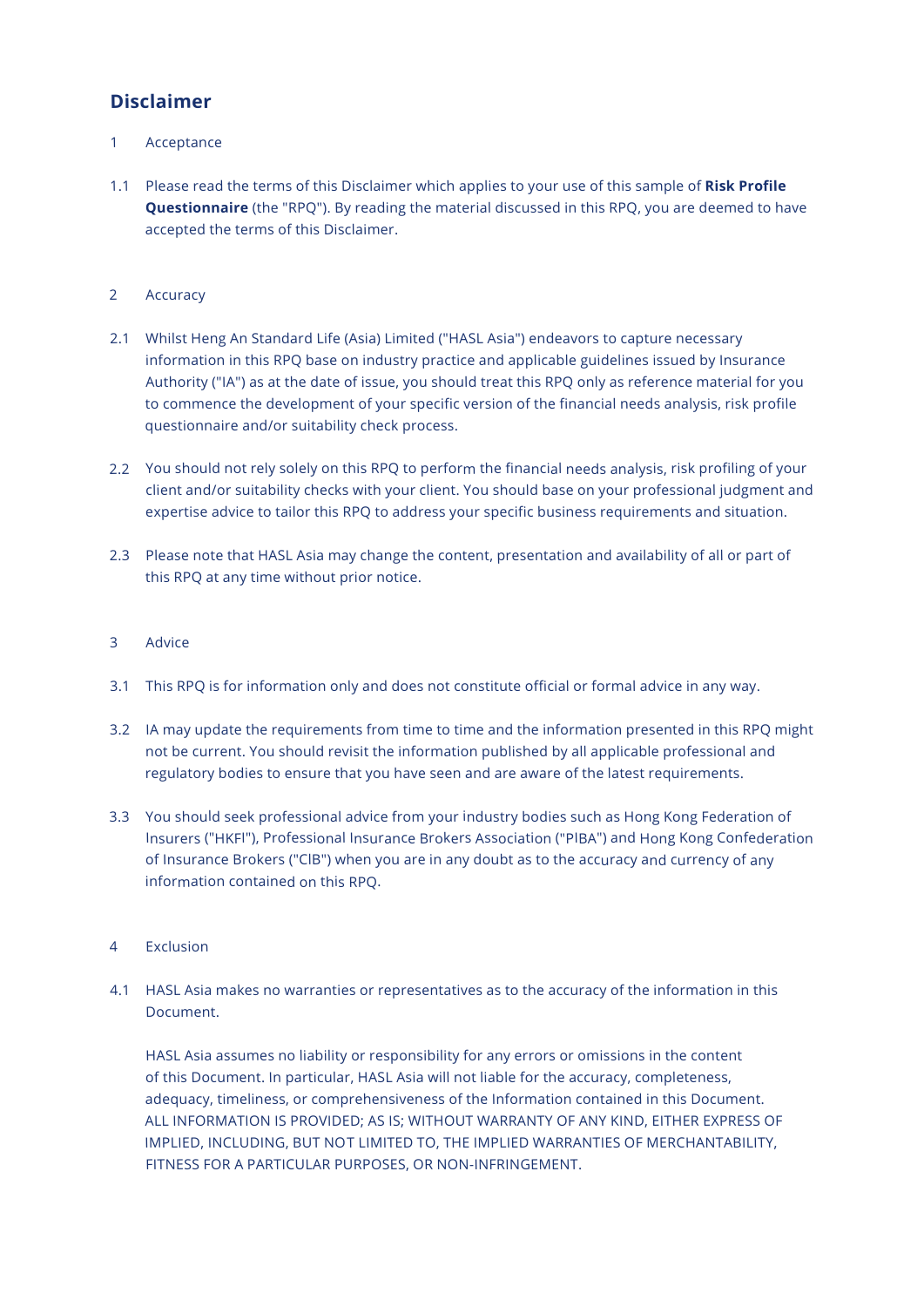## **免責聲明**

### 1接受條款

1.1 請參閱本免責聲明的條款,閣下使用此**風險承擔能力問卷**(「本問卷」)樣本將受該等條款約束。閣下閱讀 本問卷所述材料會被視為接受本免責聲明的條款。

### 2準確性

- 2.1 雖然恒安標準人壽(亞洲)有限公司(「恒安標準人壽亞洲」)在設計本問卷時已盡量根據行業慣例及於本 問卷日期適用的保險業監管局(「保監局」)指引,以獲取必要資料為目標,但閣下應僅將本問卷作為因應 自身情況制定財務需求分析、風險承擔能力問卷及/或適合性核實流程的參考材料。
- 2.2 閣下在為客戶進行財務需求分析、風險承擔能力分析及/或適合性核實流程時不應僅依賴本問卷。閣下應根 據本身的專業判斷及專業建議定制本問卷,以解決特定業務需要及情況。
- 2.3 謹請注意,恒安標準人壽亞洲可隨時在無須事先通知的情況下更改本問卷全部或部分內容、排版樣式及取用 權限。

## 3 忠告

- 3.1 本問卷僅供參考,並不構成任何形式的官方或正式建議。
- 3.2 保監局可不時更新規定,本問卷列示的內容可能並非最新資料。閣下應重新查閱所有適用專業及監管機構刊 發的資料,確保已參閱及了解最新規定。
- 3.3 閣下如對本問卷所載任何資料的準確性及時效性有任何疑問,應向香港保險業聯會、香港專業保險經紀協會 及香港保險顧問聯會等行業機構尋求專業建議。

### $\Delta$ 免除責任

4.1 恒安標準人壽亞洲不就本問卷資料的準確性作出任何保證或聲明。

恒安標準人壽亞洲不就本問卷內容的任何錯誤或遺漏承擔法律責任或其他責任。具體而言,恒安標準人壽亞 洲不就本問卷所載資料的準確性、完整性、充分性、及時性或完備性承擔責任。**所有資料以原樣提供,且不 作任何形式的明示或隱含保證,包括但不限於適銷性、適合特定用途或不侵犯任何權利的隱含保證。**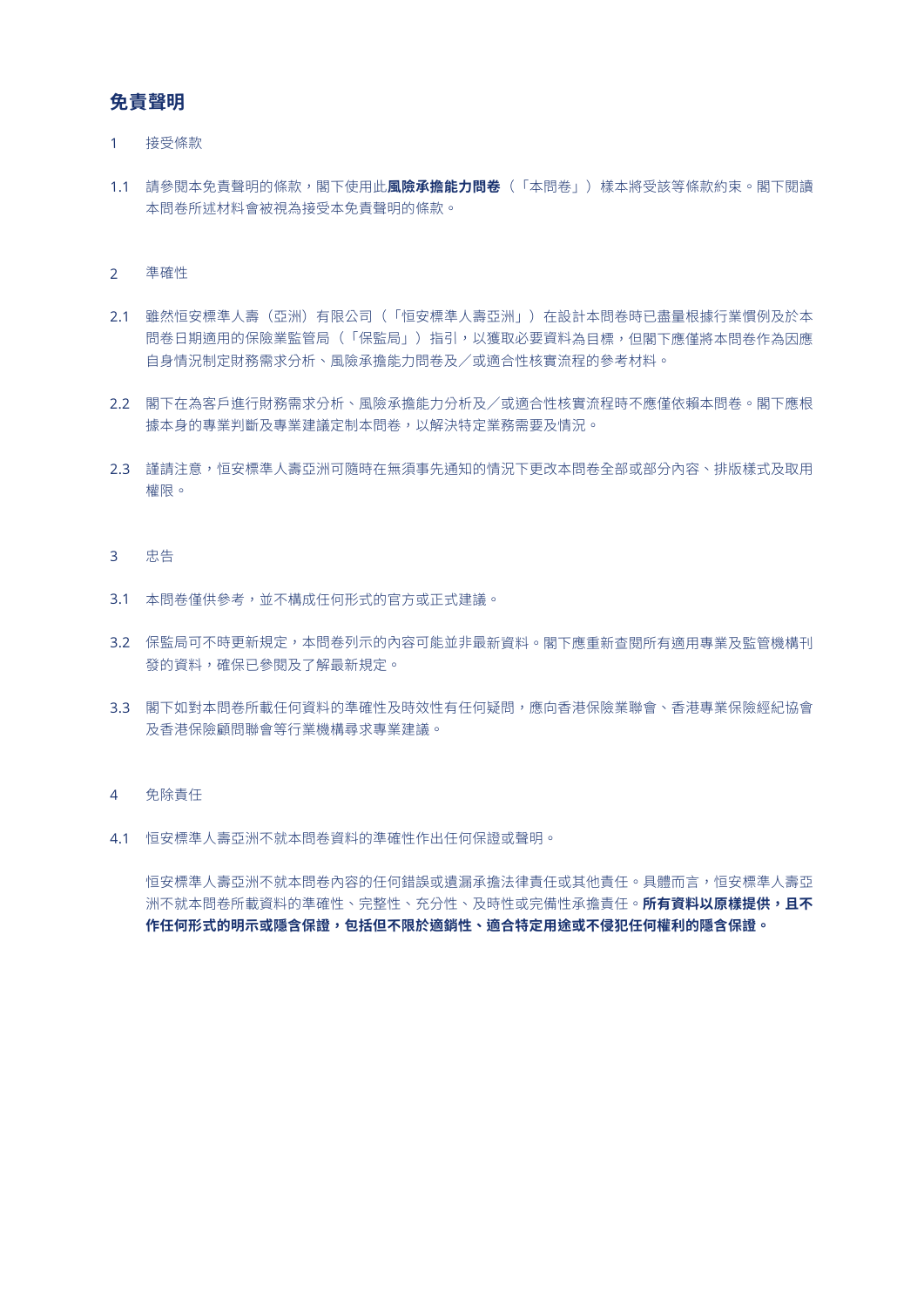

# **Risk Profile Questionnaire 風險承擔能力問卷**

**Name of Plan 計劃名稱:**

**Proposal Number 申請書號碼:**

Please complete this "Risk Profile Questionnaire" ("RPQ") which covers questions about your investment objective, investment horizon, risk tolerance, financial circumstances, knowledge and experience in investment (including investment knowledge in derivatives). **Once all the questions are completed, the result will indicate your investment risk profile based on your given answers.**

請填寫此「風險承擔能力問卷」("RPQ"),其中涉及有關您的投資目標、投資年期、風險承受能力、財務狀況、投資知識和經驗(包 括與衍生工具有關的投資知識)。 **完成所有問題後,將根據您的答案顯示您的投資風險承擔能力。**

## **Please note that 請注意 :**

- **1. The investment risk profile so derived is indicative and for reference only. It may not match your actual investment risk appetite.**
- **由此問卷得出的投資風險承擔能力僅供參考之用。 它可能與您的實際的投資風險偏好不符。**
- **2. We and the licensed insurance intermediaries will base on your investment risk profile to determine if a particular Investment-Linked Assurance Scheme ("ILAS") and its underlying investment choices are suitable for you.**

 **本公司和持牌保險中介人將根據您的投資風險承擔能力,用以確定某一投資相連壽險計劃 (" 投連壽險 ") 及其相關的投資選擇 是否適合您。**

**You should seek further advice if you have any doubt regarding the result of this questionnaire. 如您對此問卷之分析存有任何疑問,敬請您諮詢其他意見。**

## Section 1: Basic Information 第一部分:基本資料

Name of First Proposed Policy Owner 第一準保單持有人姓名

HKID/Passport No 香港身份證 / 護照號碼

Name of Second Proposed Policy Owner (if any) 第二準保單持有人姓名 (如適用)

HKID/Passport No 香港身份證 / 護照號碼

Note: If there are more than one proposed policy owners, the ultimate investment decision maker should answer this **questionnaire who is First Proposed Policy Owner; or Second Proposed Policy Owner.** (Please check one appropriate box only if applicable.)

**註:如多於一名準保單持有人,最終投資決策人須代表作答此問卷;該最終投資決策人是 第一準保單持有人;或 第二準保單持有人。**( 如適用, 請在適當的方格內填上剔號(只可選擇一項)。)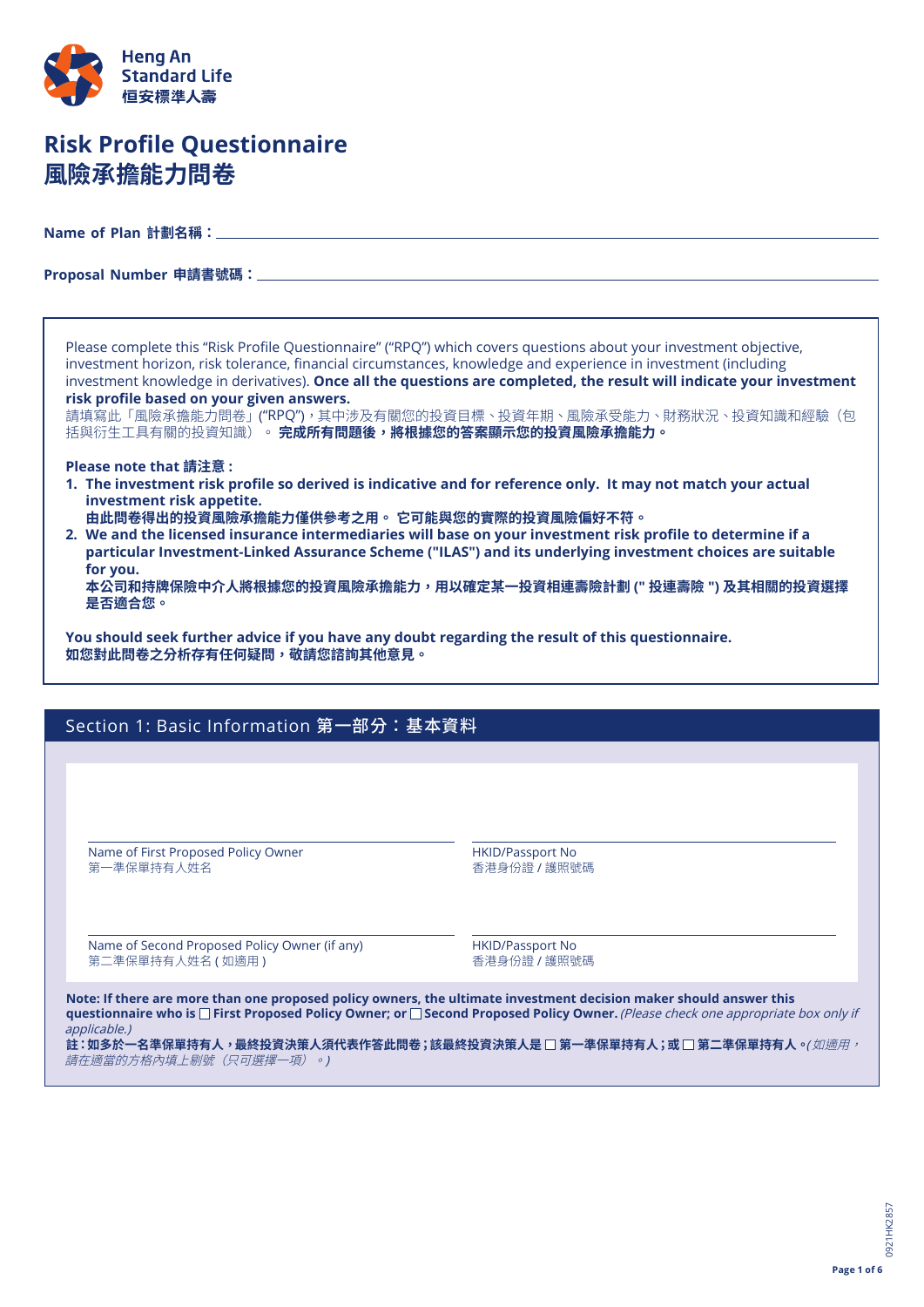| Section 2: Risk Profile 第二部分: 風險評估                                                                                                                                                                                                                                                                                                               |  |  |  |  |  |  |
|--------------------------------------------------------------------------------------------------------------------------------------------------------------------------------------------------------------------------------------------------------------------------------------------------------------------------------------------------|--|--|--|--|--|--|
| I. Basic Information 基本資料                                                                                                                                                                                                                                                                                                                        |  |  |  |  |  |  |
| 1. What is your age 您現時的歲數是?                                                                                                                                                                                                                                                                                                                     |  |  |  |  |  |  |
| Age 18 - 30<br>Age 45 - 54<br>65 or above<br>Age 31 - 44<br>Age 55 - 64<br>18-30歲(5)<br>$45 - 54$ 歲 (3)<br>$55 - 64$ 歲 (2)<br>31-44歳(4)<br>65 歲或以上(1)                                                                                                                                                                                            |  |  |  |  |  |  |
| 2. What is your education level 你的教育程度是?<br>University degree<br>Post-Secondary or<br>Secondary<br>Primary<br><b>Primary Not Completed</b><br>Completed<br>小學沒有畢業(1)<br>or above<br>High Diploma or<br>Completed<br>大學或以上(5)<br>中學畢業(3)<br>小學畢業(2)<br>Associate Degree or<br>equivalent<br>qualifications<br>預科 或 高級文憑 或<br>副學士 或<br>其他同等學歷畢業(4) |  |  |  |  |  |  |
| II. Investment Knowledge and Experience 投資知識和經驗                                                                                                                                                                                                                                                                                                  |  |  |  |  |  |  |
| 3. How many years of investment experience (exclude savings, fixed deposit and foreign currency deposit) do you have<br>您有多少年投資經驗(不包括儲蓄、定期儲蓄及外幣儲蓄)?                                                                                                                                                                                              |  |  |  |  |  |  |
| Over 10 years<br>$7 - 10$ years<br>$4 - 6$ years<br>$1 - 3$ years<br>Less than 1 year<br>$4 - 6 \pm (3)$<br>$1 - 3$ 年 (2)<br>少於 1年(1)<br>多於 10年(5)                                                                                                                                                                                               |  |  |  |  |  |  |
| 4. From the recent 3 years, which of the following products you have invested with at least 5 times*? (You may select more than 1<br>option. Yet, only the selected option with the highest score will be counted.) 在最近三年內,以下哪些產品你有投資過最少五次*? (您<br>可選擇多於一項,惟只以分數最高的選項作計算)                                                                        |  |  |  |  |  |  |
| Derivatives (Including but not limited to structured products, linked deposits / FX trading<br><b>Stocks</b><br>with margin / Mutual Funds (derivative fund))<br>證券(4)<br>衍生產品(包括但不限於結構性產品/掛鉤存款/外匯槓桿投資/基金(衍生產品基金))(5)                                                                                                                            |  |  |  |  |  |  |
| Investment-Linked Assurance Scheme / Mutual Funds (Non-derivative fund)<br><b>Bonds</b><br>投資相連壽險計劃 / 基金 (非衍生產品基金) (3)<br>債券(2)                                                                                                                                                                                                                  |  |  |  |  |  |  |
| None / Savings / Fixed Deposits / Foreign Currency / Certificate of Deposits Deposit<br>沒有 / 儲蓄 / 定期儲蓄 / 外幣儲蓄 / 存款證 (1)                                                                                                                                                                                                                          |  |  |  |  |  |  |
| * For investment-linked assurance scheme and mutual funds, each subscription/regular contribution/additional contribution<br>or switch-in of an investment choice is counted as 1 time of investment.<br>* 以投資相連壽險計劃及基金投資而言,每項認購/定期供款/額外供款或轉入一項投資選擇會被視為一次投資。                                                                                     |  |  |  |  |  |  |
| III. Investment Horizon 投資年期                                                                                                                                                                                                                                                                                                                     |  |  |  |  |  |  |
| 5. When do you expect to start withdrawing your investment 您預計何時開始提取投資款項 ?<br>$1 - 5$ years<br>$6 - 10$ years<br>Over 20 years<br>$11 - 20$ years<br>Less than 1 year<br>$11 - 20$ 年(4)<br>$1 - 5$ 年(2)<br>少於1年(1)<br>多於 20年(5)                                                                                                                  |  |  |  |  |  |  |
| <b>IV. Investment Objective 投資目標</b>                                                                                                                                                                                                                                                                                                             |  |  |  |  |  |  |
| 6. What is your current objective for investment 您現時之投資目標是 ?                                                                                                                                                                                                                                                                                     |  |  |  |  |  |  |
| Maximize capital growth as soon as possible<br>Gradual long-term capital growth<br>以最短時間,爭取最高回報 (5)<br>資本長期地逐漸增長(4)                                                                                                                                                                                                                              |  |  |  |  |  |  |
| Stable, balanced income and capital growth<br>Earn a return which is slightly above bank deposit<br>穩定、平衡收入與資本增長 (3)<br>賺取略高於銀行存款的回報(2)                                                                                                                                                                                                          |  |  |  |  |  |  |
| Capital preservation with a return similar to bank<br>deposit rate<br>保本及賺取相約於銀行存款的回報(1)                                                                                                                                                                                                                                                         |  |  |  |  |  |  |
| V. Risk Tolerance 風險承受能力                                                                                                                                                                                                                                                                                                                         |  |  |  |  |  |  |
| 7. Which of the following statement could best describe your attitude towards investment risk 以下哪一段句子最能反映您對投資風<br>險的熊度?                                                                                                                                                                                                                          |  |  |  |  |  |  |
| I never consider risks, as I aim to maximize returns<br>I am willing to accept more risks, as I aim for more returns<br>我願意承受較高的風險,以換取更高回報(4)<br>我不會考慮風險,務求得到最高回報 (5)                                                                                                                                                                            |  |  |  |  |  |  |
| I am trying to strike a balance between risks and returns<br>I will try to avoid risks but minor ones are still acceptable<br>我會盡量回避風險,但仍可承受較低的波動(2)<br>我會平衡風險與回報(3)                                                                                                                                                                             |  |  |  |  |  |  |
| I am risk adverse and don't want to take any risks<br>我不願意承受任何風險(1)                                                                                                                                                                                                                                                                              |  |  |  |  |  |  |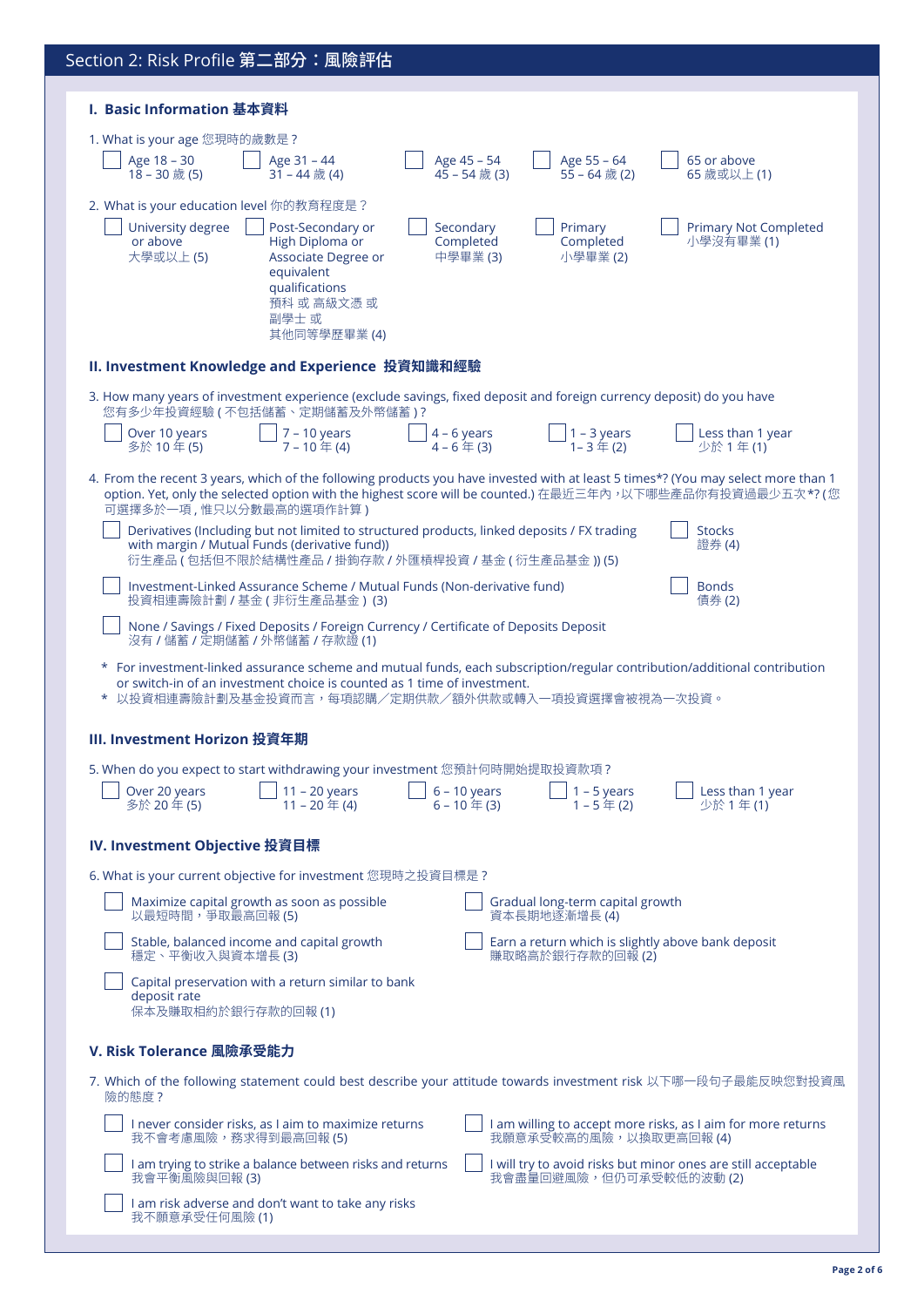# Section 2: Risk Profile 第二部分:風險評估

| 8. Generally, the higher the expected return the higher price fluctuation may be involved. What level of annualized price fluctuation<br>would you generally be comfortable with 一般而言,預期較高回報,亦會涉及較高的價格波幅。您可以接受以下哪個年度價格波幅?                                                                                                                                                                            |  |  |  |  |  |
|------------------------------------------------------------------------------------------------------------------------------------------------------------------------------------------------------------------------------------------------------------------------------------------------------------------------------------------------------------------------------------------------------|--|--|--|--|--|
| Price fluctuates between -20% and +20%<br>Price fluctuates between -15% and +15%<br>價格波幅介乎-20%與+20%之間(5)<br>價格波幅介乎 -15% 與 +15% 之間 (4)                                                                                                                                                                                                                                                                |  |  |  |  |  |
| Price fluctuates between -10% and +10%<br>Price fluctuates between -5% and +5%<br>價格波幅介乎-10%與+10%之間(3)<br>價格波幅介乎 -5% 與 +5% 之間 (2)                                                                                                                                                                                                                                                                    |  |  |  |  |  |
| No price fluctuation<br>沒有價格波幅(1)                                                                                                                                                                                                                                                                                                                                                                    |  |  |  |  |  |
| 9. You invested \$1,000,000, and the value of investment fell dramatically in a short period of time, would you:<br>如果您投資了 \$1,000,000,但在短時間內價格大幅下跌,您會:                                                                                                                                                                                                                                              |  |  |  |  |  |
| I will adequately invest more to lower the average cost<br>I will hold the investment in the expectation of growth over the<br>of my investment.<br>long term.<br>我將適量增持以降低平均投資成本。(5)<br>我將繼續持有現有投資並觀望其長線增長。(4)                                                                                                                                                                                      |  |  |  |  |  |
| I will sell a small part of the investment, and hold the<br>I will sell a large part of the investment, and hold the remaining<br>remaining investment in the expectation of growth<br>investment in the expectation of growth over the long term.<br>over the long term.<br>我將出售大部份投資,並持有餘下的投資及觀望其長線增長。(2)<br>我將出售小部份投資,並持有餘下的投資及觀望其長線增<br>長。(3)                                                    |  |  |  |  |  |
| I will sell the investment immediately to prevent<br>further losses.<br>我將立即出售投資以防止進一步的損失。(1)                                                                                                                                                                                                                                                                                                        |  |  |  |  |  |
| VI. Financial Circumstances 財務狀況                                                                                                                                                                                                                                                                                                                                                                     |  |  |  |  |  |
| 10. I anticipate that my disposable income, savings and/or investments such as income funds, other than any benefits of the ILAS<br>policy including any non-guaranteed cash dividend from investment choice(s), are sufficient to serve as my source of income.<br>我預計我的可支配收入,儲蓄和 / 或如收益基金等投資(不計算投連壽險產品的任何收入,包括來自投資選擇的任何非保證現金紅利)<br>足以作為我的收入來源。<br>No否<br>Yes 是                                     |  |  |  |  |  |
| 11. What portion of your liquid net worth is reserved for this investment?<br>Note: Liquid net worth excludes real estate, cars, and insurance, etc., as they are not readily to be turned into cash.<br>您用作此投資的金額,只佔您的流動淨資產多少個百分比?<br>注意: 流動淨資產並不包括物業、車輛及保險等不容易轉化為現金的資產。<br>Less than 20%<br>$21\% - 40\%$ (4)<br>$41\% - 60\%$ (3)<br>$61\% - 80\% (2)$<br>81% or above<br>81%或以上(1)<br>少於 20% (5) |  |  |  |  |  |
| 12. How many months of your household expenses could be covered by your liquid net worth to meet unforeseen events?<br>Note: Liquid net worth excludes real estate, cars, and insurance, etc., as they are not readily to be turned into cash.<br>您現時的流動淨資產足夠應付多少個月的日常家庭開支,以面對突如其來的情況?<br>注意: 流動淨資產並不包括物業、車輛及保險等不容易轉化為現金的資產。                                                                         |  |  |  |  |  |
| More than 12 months<br>$6 - 12$ months<br>$3 - 6$ months<br>Less than 3 months<br><b>None</b><br>多於 12 個月 (5)<br>3-6個月(3)<br>少於 3 個月 (2)<br>6-12個月(4)<br>沒有(1)                                                                                                                                                                                                                                       |  |  |  |  |  |
| 13. How do you expect your future monthly investable amount over the next five years? 您預計未來五年每月可投資之金額會怎樣?<br>Expect the monthly investable amount will increase<br>Expect the monthly investable amount will increase<br>gradually, and the rate of increase would be accelerating<br>sharply<br>預計每月可投資之金額會逐漸上升,並且上升幅度會愈來愈大(4)<br>預計每月可投資之金額會急升(5)                                                  |  |  |  |  |  |
| Expect the monthly investable amount will increase<br>Expect the monthly investable amount will remain unchanged<br>預計每月可投資之金額會維持不變(2)<br>gradually, and the rate of increase would be steady<br>預計每月可投資之金額會逐漸及平穩地上升(3)                                                                                                                                                                              |  |  |  |  |  |
| Expect the monthly investable amount will decrease<br>預計每月可投資之金額會減少(1)                                                                                                                                                                                                                                                                                                                               |  |  |  |  |  |
| <b>Total Score</b><br>總分數:                                                                                                                                                                                                                                                                                                                                                                           |  |  |  |  |  |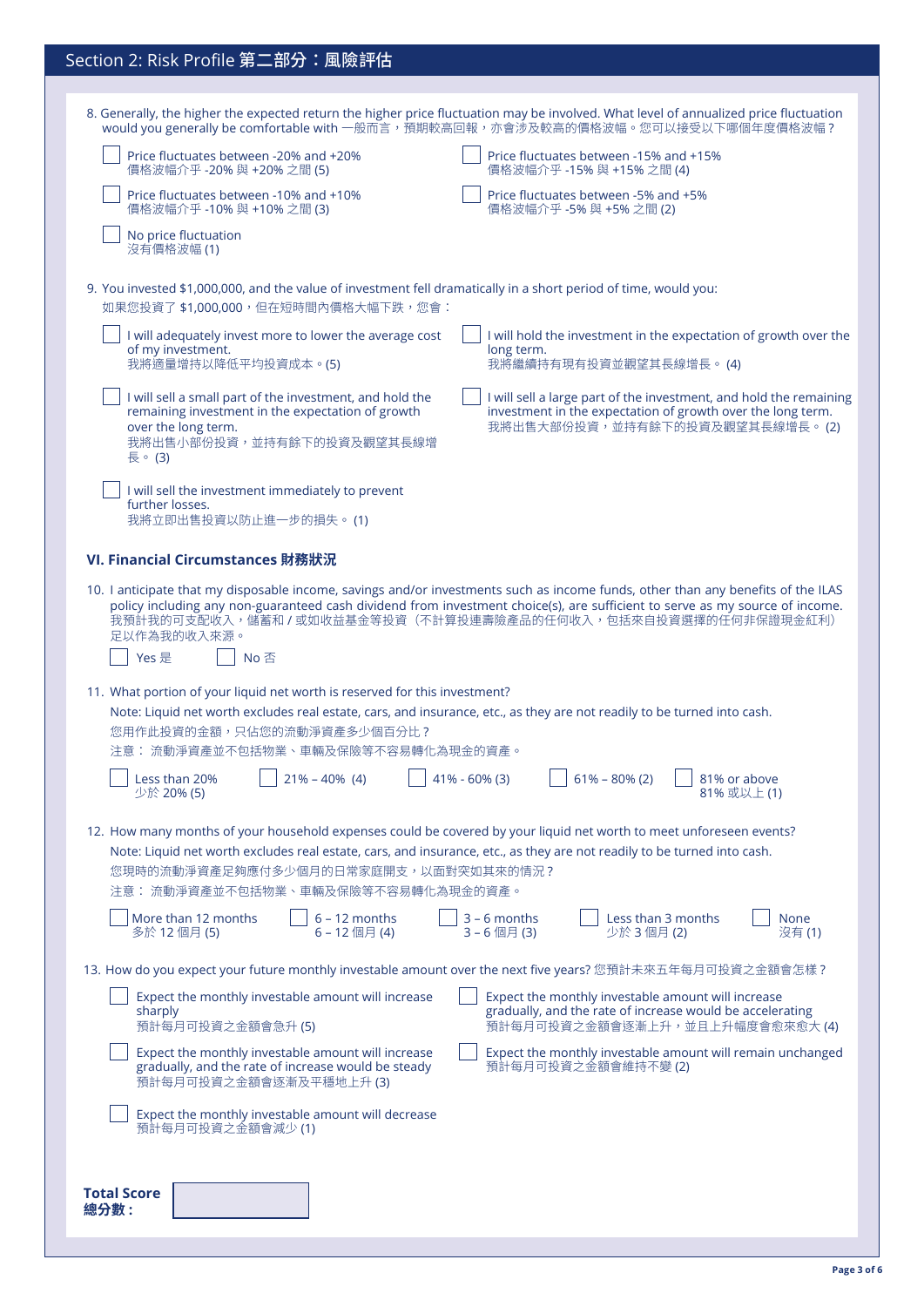## **Risk Profile Analysis 風險評估分析**

| <b>Total Score</b><br>總分數                | $12 - 21$                                                                                                                         | $22 - 30$                                                                                                                                                                                                                                                         | $31 - 40$                                                                                    | $41 - 50$                                                                                                                                                                                                                | $51 - 60$                                                                                                                                                                                                                                          |
|------------------------------------------|-----------------------------------------------------------------------------------------------------------------------------------|-------------------------------------------------------------------------------------------------------------------------------------------------------------------------------------------------------------------------------------------------------------------|----------------------------------------------------------------------------------------------|--------------------------------------------------------------------------------------------------------------------------------------------------------------------------------------------------------------------------|----------------------------------------------------------------------------------------------------------------------------------------------------------------------------------------------------------------------------------------------------|
| <b>Risk Tolerance</b><br>Level<br>風險承受級別 | Low<br>低                                                                                                                          | Low-to-Medium<br>低至中                                                                                                                                                                                                                                              | Medium<br>中                                                                                  | Medium-to-High<br>中至高                                                                                                                                                                                                    | High<br>高                                                                                                                                                                                                                                          |
|                                          | <b>Conservative</b><br>保守型                                                                                                        | <b>Stable</b><br>穩健型                                                                                                                                                                                                                                              | <b>Balance</b><br>平衡型                                                                        | Growth<br>增長型                                                                                                                                                                                                            | <b>Aggressive</b><br>進取型                                                                                                                                                                                                                           |
| Investor<br>Characteristics<br>投資者特徵     | An investor who<br>is risk-averse and<br>to whom capital<br>preservation is<br>very important.<br>投資者對風險採取<br>比較保守的態度及<br>重視保存資本。 | An investor who<br>would like to have<br>the capital gain<br>potential, and he/<br>she understands<br>he/she needs to<br>take a low to<br>medium level of<br>risk in respect<br>of the capital<br>invested.<br>投資者喜愛有資本<br>增值的潛力的投<br>資,同時亦明白到<br>需要承擔低至中度<br>風險。 | An investor who<br>is willing to accept<br>a medium level of<br>risk.<br>投資者願意承擔中<br>等程度的風險。 | An investor who<br>would like to have<br>greater capital<br>gain potential,<br>and he/she<br>understands that<br>he/she needs to<br>take a high level<br>of risk.<br>投資者喜愛有較大<br>資本增值潛力的投<br>資,同時亦明白到<br>需要承擔高程度的<br>風險。 | An investor who<br>would like to<br>have significant<br>capital gain, and<br>he understands<br>that he/she needs<br>to take a very<br>high level of risk<br>in respect of the<br>capital invested.<br>投資者喜愛有可觀<br>資本增值的投資,<br>同時亦明白到要承<br>擔相當高的風險。 |

If you choose to deviate in any respect from the Risk Profile Questionnaire process, you must indicate your reason(s) in **writing.** 如您選擇偏離任何關於「風險承擔能力問卷」過程,您必須書面詳述有關原因。

(Proposed policy owner(s) must complete explanation in own handwriting in this box.準保單持有人必須在此親筆填寫解釋。)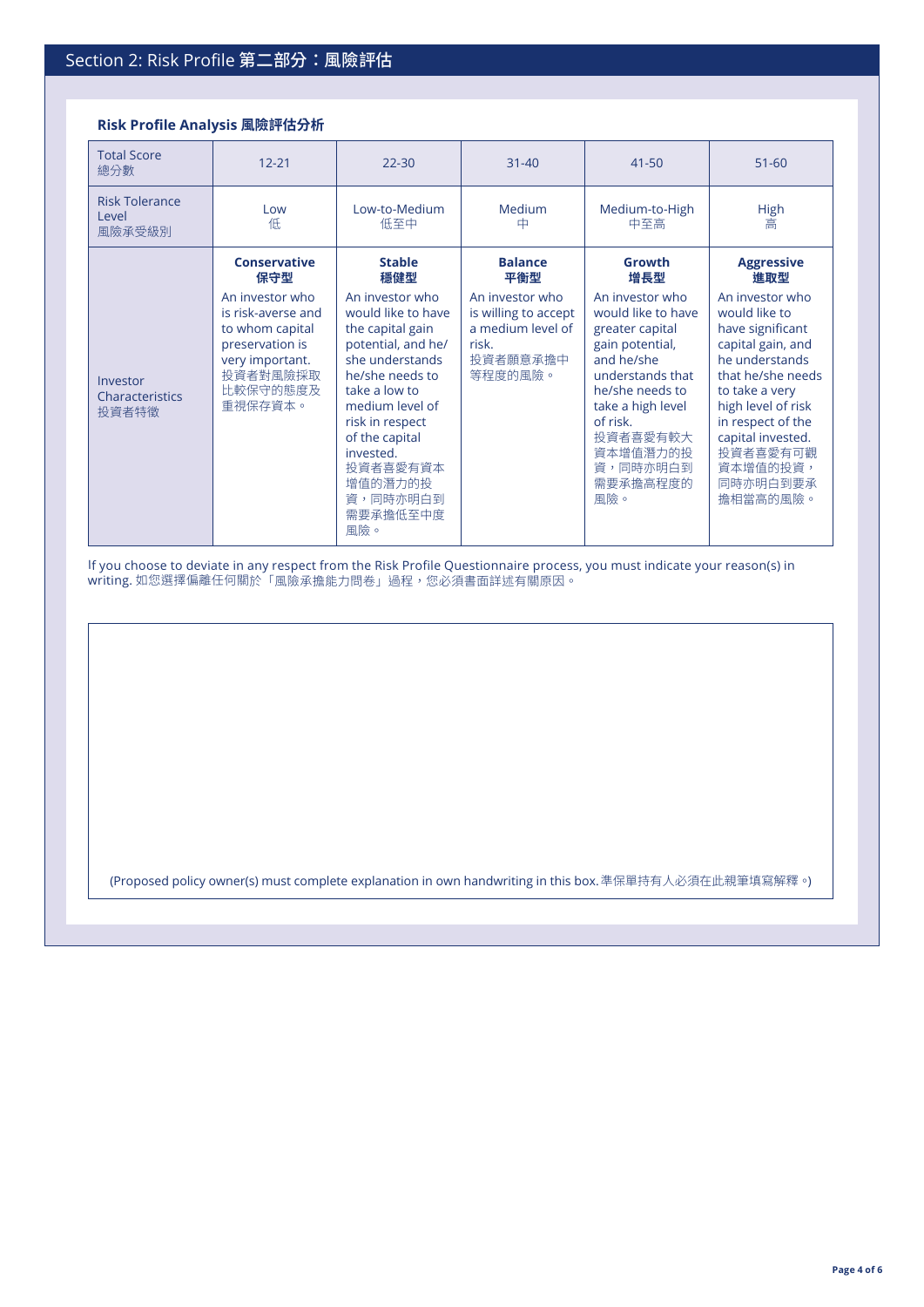| Section 3: Declaration and Acknowledgement 第三部分:聲明及確認 |  |
|-------------------------------------------------------|--|
|-------------------------------------------------------|--|

I would like to apply the result of this questionnaire to:

本人想將此問卷的結果應用於:

□ My specified insurance policies 本人指定的保險保單 (Policy Number 保單編號:

ALL of my insurance policies 本人持有的所有保險保單

I/We declare and acknowledge that 本人 / 吾等聲明及確認 :

- All the answers to this Risk Profile Questionnaire are true and accurate and are given according to my/our current situation. 有關本風險 承擔能力問卷之所有答案均為真實及準確,並根據本人 / 吾等的現況作答。
- This Risk Profile Questionnaire is intended only to help me/us understand my/our risk appetite. It does not constitute as an investment advice and should not be regarded as a recommendation, or an offer to sell or a solicitation to buy any investment products or services. 本風險承擔能力問卷僅用以協助本人 / 吾等明白本人 / 吾等的可承受的風險水平,並不構成投資建議及不應視為任何投資產品或服務 之促銷或銷售的建議或邀約。

• I/we confirm that this Risk Profile Questionnaire is solely completed by me/ us according to my/our current situation. Otherwise, I/we understand that this Risk Profile Questionnaire must be signed by Insurance Broker / Independent Financial Advisor if this Risk Profile Questionnaire is completed by me/us together with Insurance Broker / Independent Financial Advisor. I/ we understand I/we could seek for advice from Insurance Broker / Independent Financial Advisor in case I/we have any double on this Risk Profile Questionnaire. 本人 / 吾等確認此風險承擔能力問卷由本人 / 吾等根據本人 / 吾等的現況單獨完成。否則, 若保險經紀 / 獨立財務顧問與本人 / 吾等一同完成此 風險承擔能力問卷﹐本人 / 吾等明白於此風險承擔能力問卷須由保險經紀 / 獨立財務顧問簽署。若有本人 / 吾等對任何此風險承擔能力問卷疑問, 本人 / 吾等明白本人 / 吾等可以向向保險經紀 / 獨立財務顧問尋求意見。

Signature of First Proposed Policy Owner 第一準保單持有人簽署

Date of Signature (dd/mm/yy) 簽署日期(日/月/年)

Signature of Second Proposed Policy Owner (if any) 第二準保單持有人簽署 (如適用)

Date of Signature (dd/mm/yy) 簽署日期 (日 / 月 / 年)

Note: Please complete a separate Risk Profile Questionnaire for each ILAS product you have selected. You are required to inform your Insurance Broker / Independent Financial Advisor and the Company if there is any substantial change of information provided in this questionnaire at any time.

請為每項已選擇的投連壽險產品填寫獨立的風險承擔能力問卷。若本問卷上填報的資料有重大改變,您必須通知保險中介人 / 獨立理財顧問及本 公司。

**Verified by Financial Adviser 由理財顧問核對**

Name and signature of Financial Adviser 理財顧問之姓名及簽署

Date of Signature (dd/mm/yy) 簽署日期 (日 / 月 / 年)

Name and stamp of Company of the Financial Adviser 理財顧問的公司名稱及蓋章

### **Disclaimer 聲明 :**

Investment involves risks. Past performance is not indicative of future performance. 投資涉及風險,過往的投資表現對未來的投資表現並無指導性意義。

If you have any doubt, you are highly recommended to seek independent professional advice.

如您有任何疑問,懇請您諮詢獨立專業意見。

For details of the risks associated with the investment products/underlying funds, please refer to the relevant offering documents. 有關投資產品 / 相連基金之附帶風險的詳情,請參閱相關銷售文件。